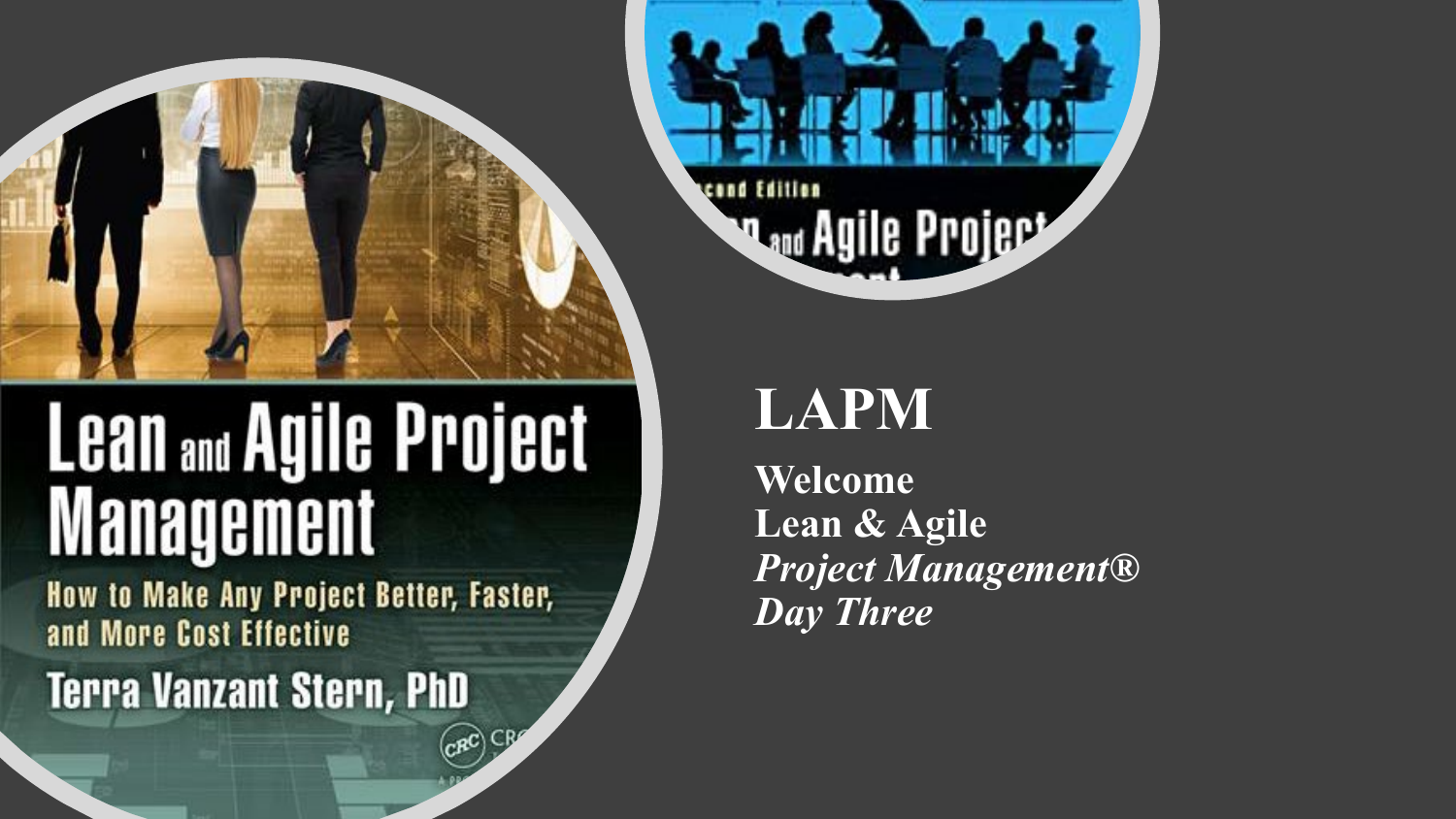## **First Things First**

- Reminder of Next Steps
- Review Highlights from Yesterday
- 5 Whys
- Videos on Story Points
- Student Portal
- Program Review
- Questions and Answer Session
- Hard Stop at 12:00 MST



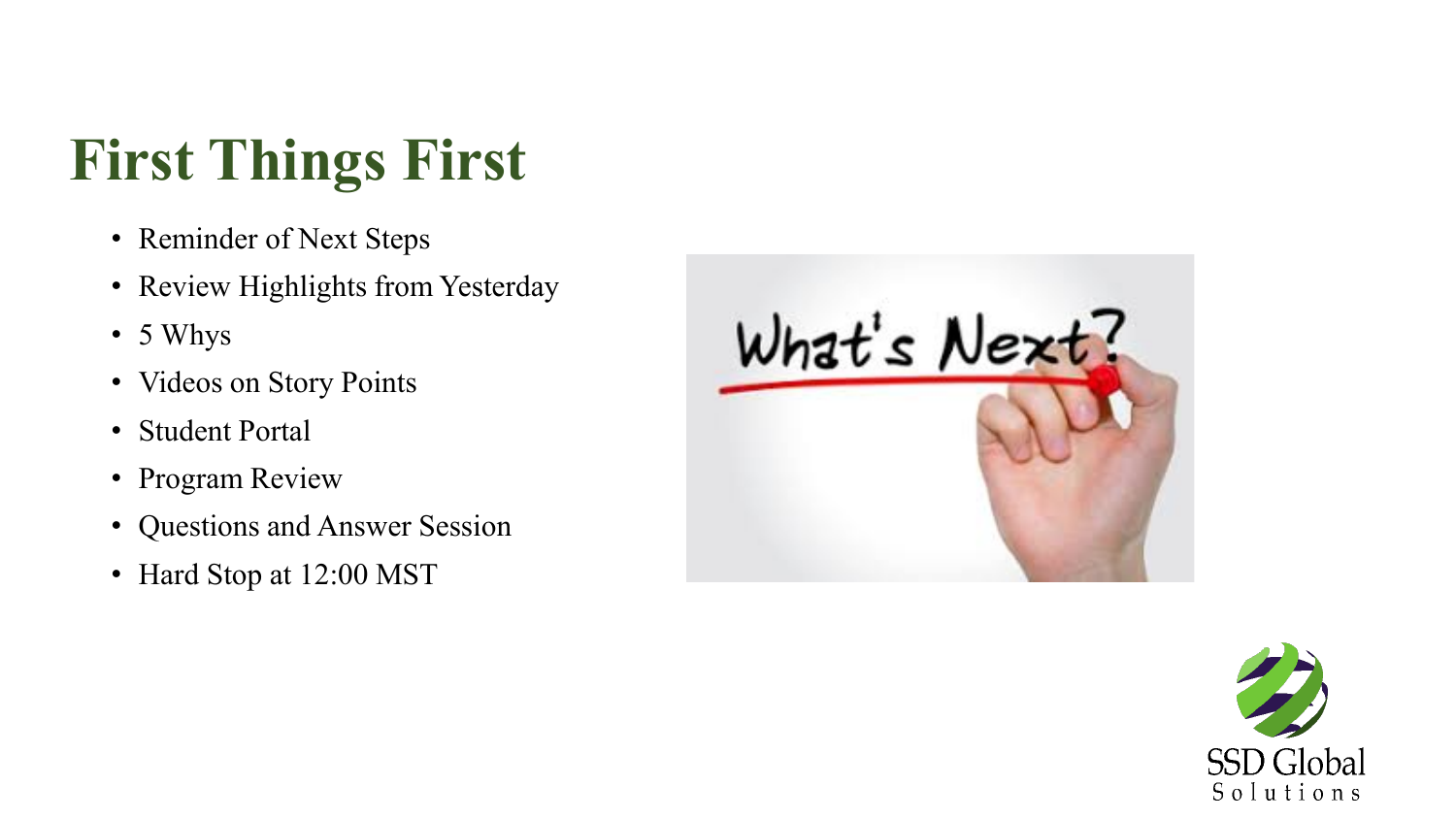## **After Today**

- Do a Project Using our LAPM Template
- Practice Test
- Test



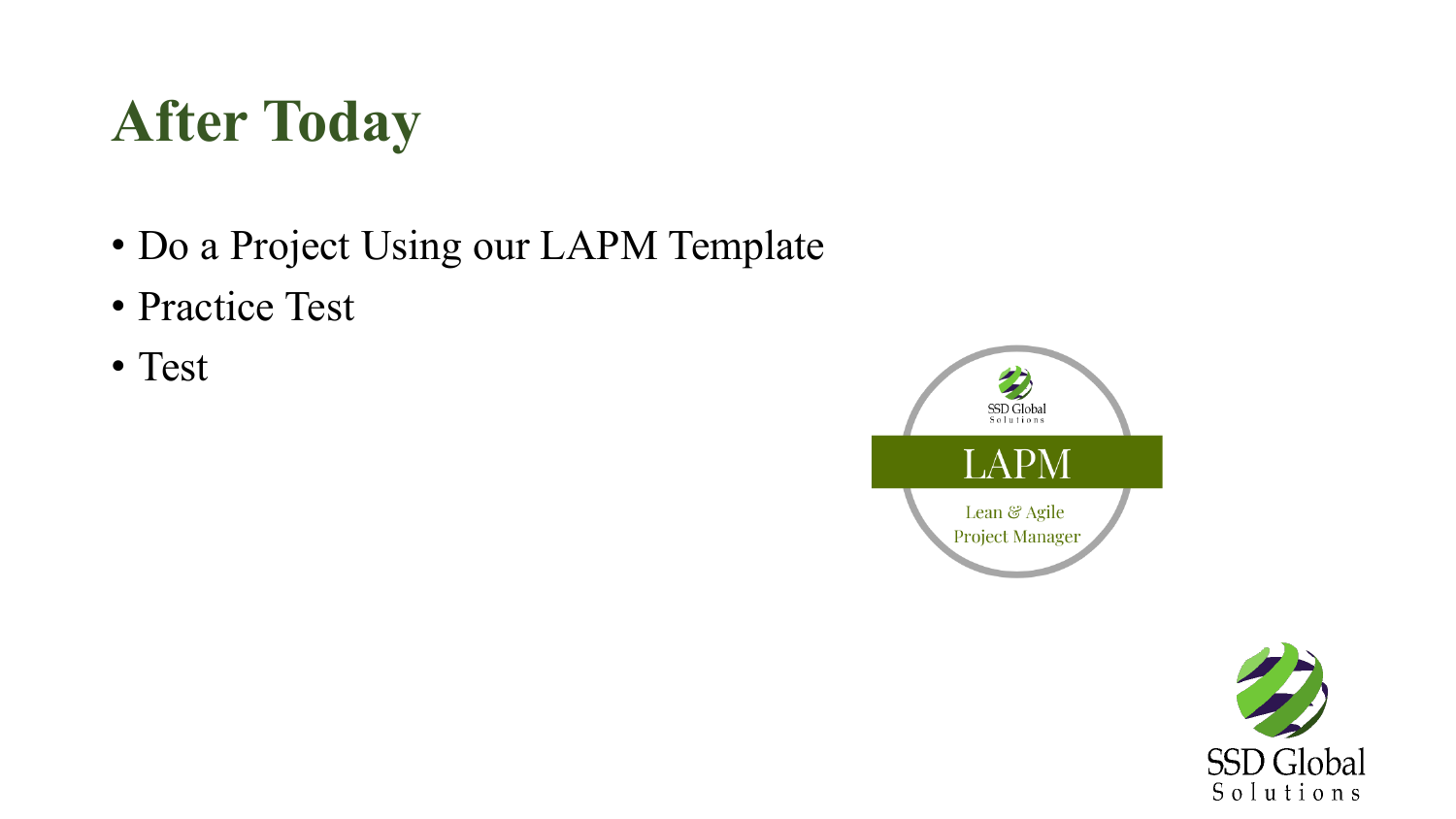### **PRODUCT BACKLOG - EXAMPLE**



| <b>Product Backlog</b>                                       |
|--------------------------------------------------------------|
| As a guest, I want to make a reservation.                    |
| As a guest, I want to cancel a reservation.                  |
| As a guest, I want to change the dates of reservation.       |
| As a hotel employee, I want to see room availability.        |
| Investigate solution for speeding up credit card validation. |
| Diagnose and fix booking processing script errors.           |
|                                                              |
|                                                              |

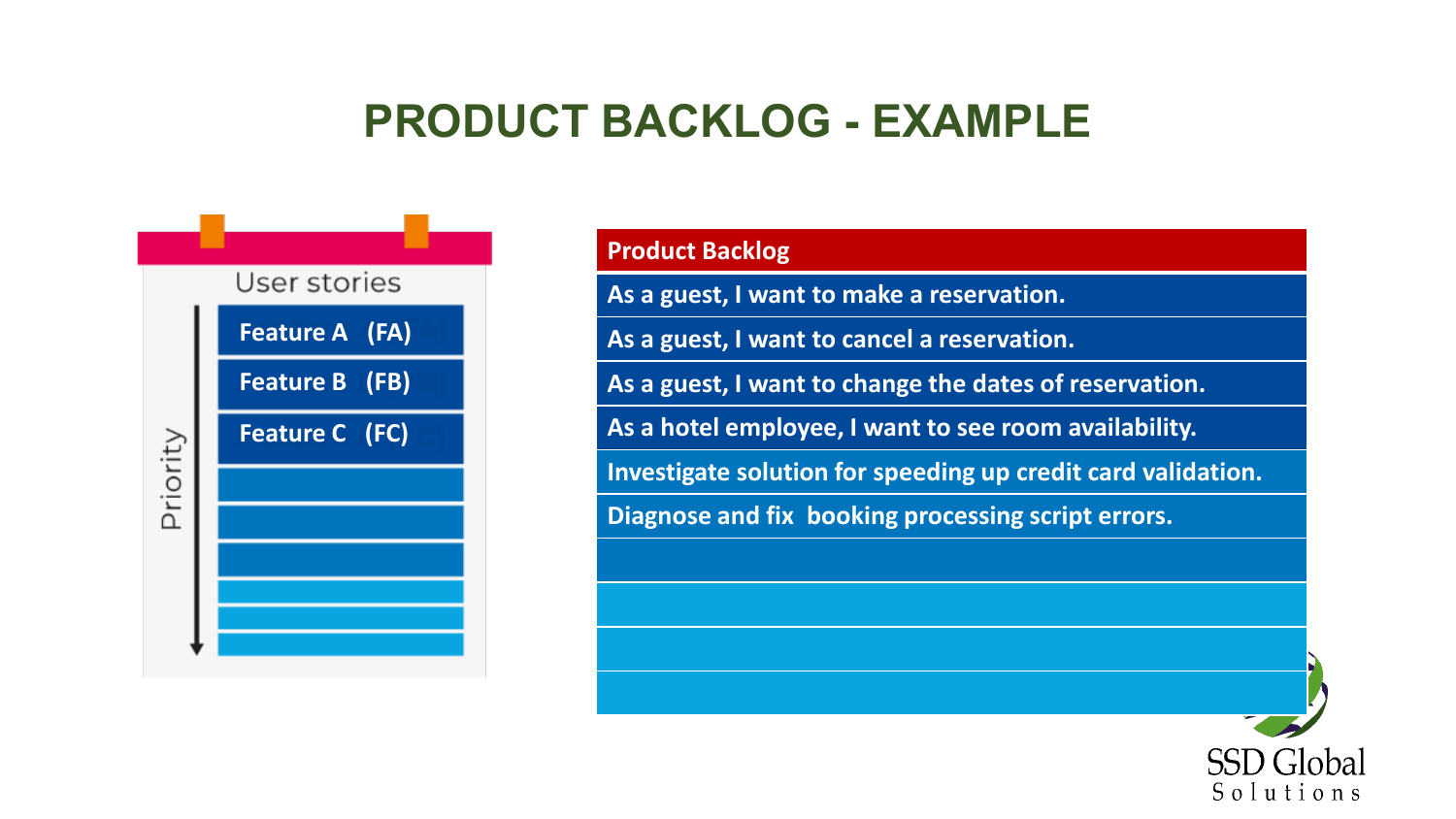## **Prioritization Review**

#### **MOSCoW Prioritization:**

- **Must have** all "must have" stories form the minimal viable product (MVP) and good enough for the first release
- **Should have** all "should have" stories make this product competitive
- **Could Have** all "could have" stories delight the customer
- Won't Have all "won't have" stories aren't worth doing. The majority of stories (65%) should fall into the "won't have" pile

| <b>Criterion</b>                                                                                      | Weight | <b>Grade Value</b>                                                                                    | <b>Project A</b> | <b>Project B</b> | <b>Project C</b> |
|-------------------------------------------------------------------------------------------------------|--------|-------------------------------------------------------------------------------------------------------|------------------|------------------|------------------|
| Strategic Alignment (Are any of these<br>$true?$ ) –<br>1. Increase post hospitalization<br>treatment | 5      | 0,3,6,9<br>0: None are true<br>3: One is true<br>6: Two are true                                      | $15^*$           | 30               | 30               |
| 2. Improve overall patient<br>satisfaction<br>3. Improve overhead efficiency                          |        | 9: All are true                                                                                       |                  |                  |                  |
| Can contribution funding be used?                                                                     | 4      | 1, 5, 9<br>1: No (0% of<br>contributions)<br>5: Between 25% - 75%<br>9: Yes (100%)                    | 20               | 4                | 36               |
| Improve patient (bed) turnover                                                                        | 4      | 0,3,6,9<br>0: by less than 5%<br>3: between 5%-7%<br>6: between 8%-10%<br>9: by more than 10%         | 24               | 12               | 0                |
| Reduce patient infection cases                                                                        | 4      | 0,3,6,9<br>0: by less than 5%<br>3: between 5%-7%<br>6: between 8%-10%<br>9: by more than 10%         | 12               | 12               | 36               |
| Increase physician treatment time                                                                     | 3      | 0,3,6,9<br>0: by less than 1<br>minute<br>3: by 2-3 minutes<br>6: by 4-6 minutes<br>9: by 6-7 minutes | 9                | 18               | 9                |
| Improve resource utilization (MRI's,<br>Surgery Beds, CAT scan)                                       | 3      | 0,3,6,9<br>0: by less than 5%<br>3: between 5%-7%<br>6: between 8%-10%<br>9: by more than 10%         | 0                | 27               | 0                |
| Decrease pharmaceutical theft                                                                         | 2      | 0,3,6,9<br>0: by less than 5%<br>3: between 5%-7%<br>6: between 8%-10%<br>9: by more than 10%         | 6                | 6                | 12               |
|                                                                                                       |        | <b>Total Project Score:</b>                                                                           | 86               | 109              | 123              |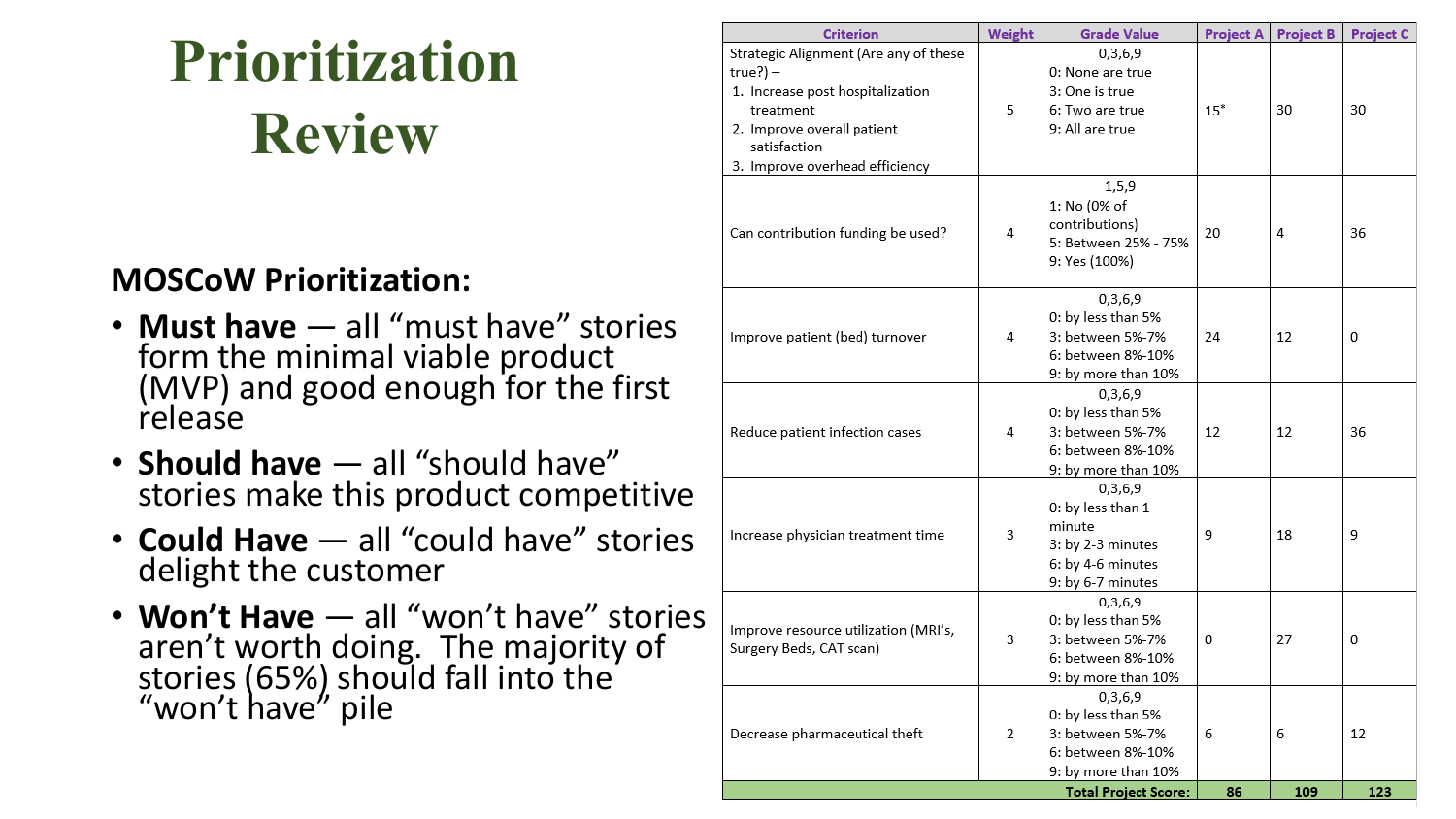### **USER STORY – EXAMPLES (Reminder)**

As who, I want what so that why.

**As a registered user, I want to purchase XYZ products online so that I do not have to go to the store.**

**As a purchaser, I want to get a receipt for a past transaction so that I can keep my own off-line records.**

**As a purchaser, I want to search for generic equivalents of brand named items so I can save money.**

**As a vendor, I want to see monthly sales reports** 

**so I can see which products are selling best.**

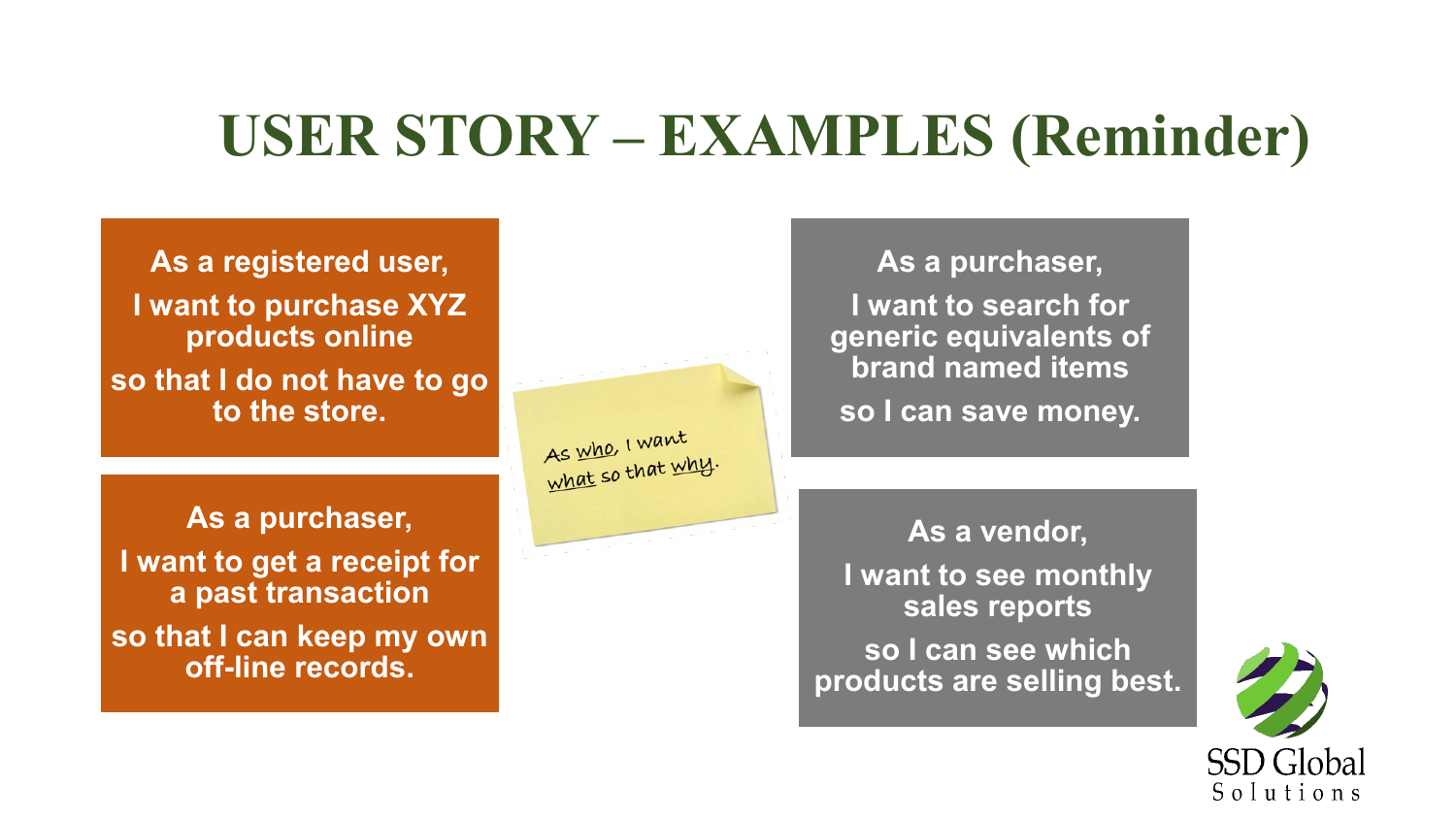### **SCRUM ROLES**

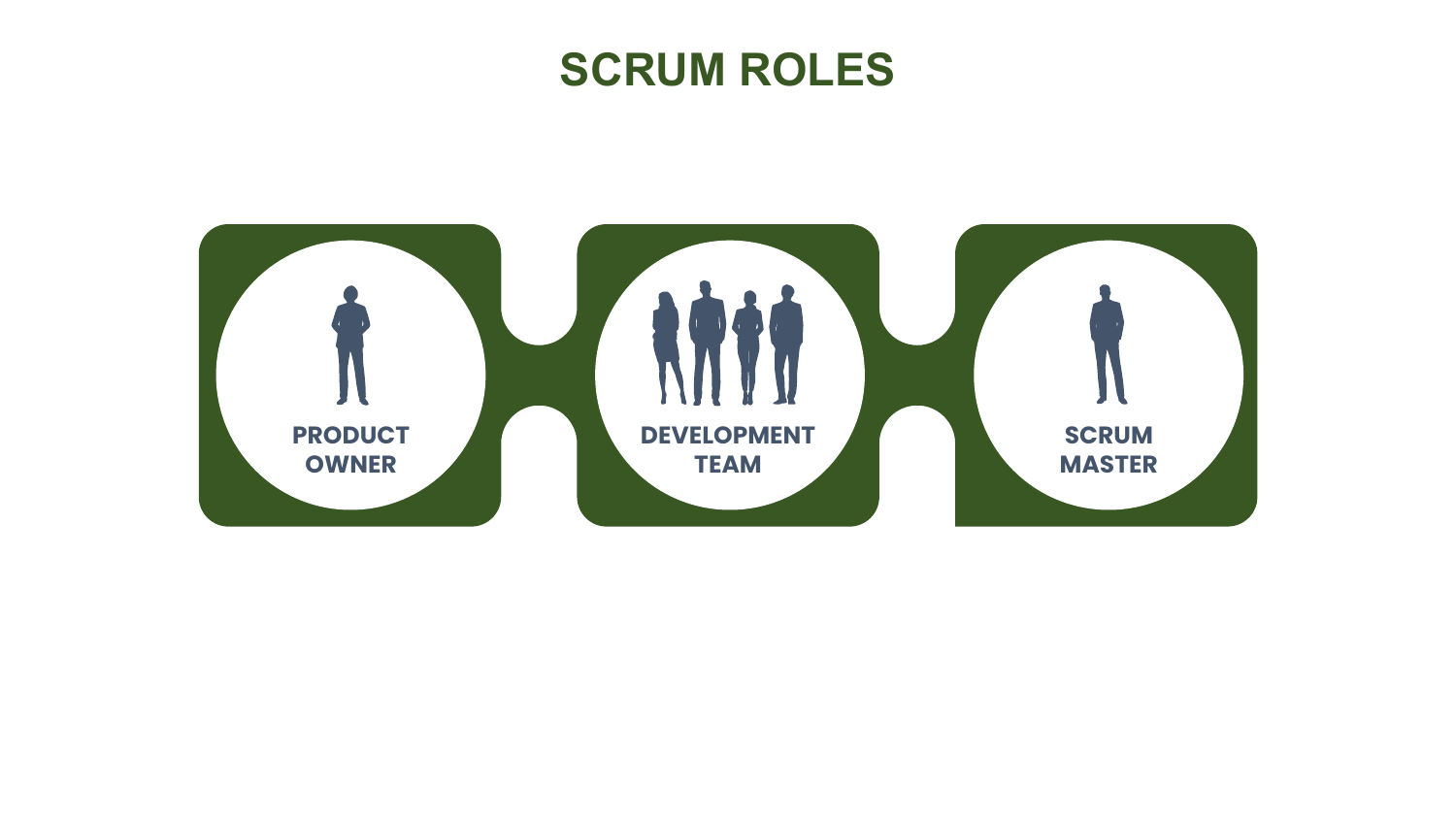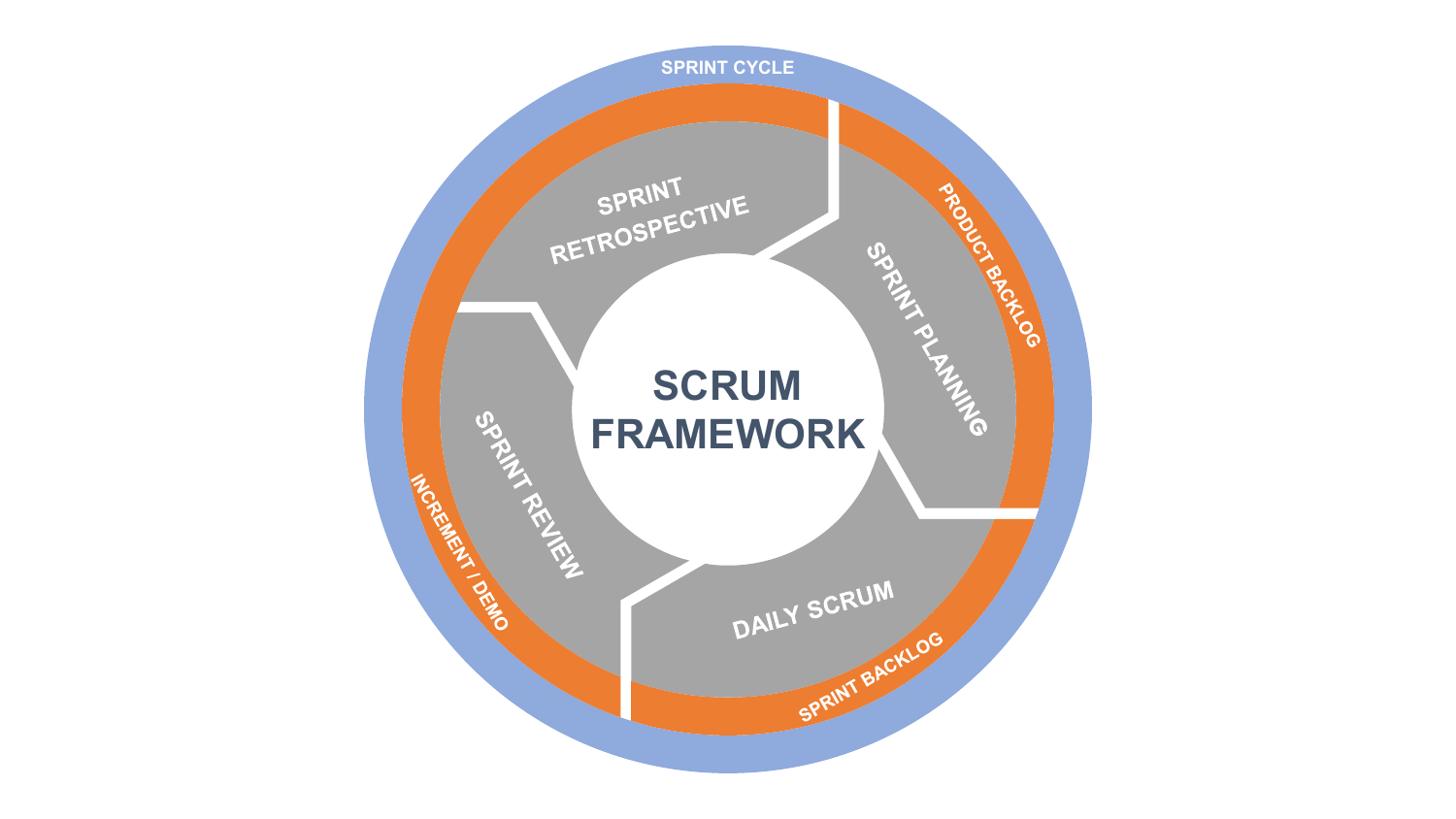## **The Five Whys**



- You are on your way home from work and your car stops:
	- Why did your car stop? Because it ran out of gas.
	- Why did it run out of gas? Because I didn't buy any gas on my way to work.
	- Why didn't you buy any gas this morning? Because I didn't have any money.
	- Why didn't you have any money? Because I lost it all last night in a poker game.

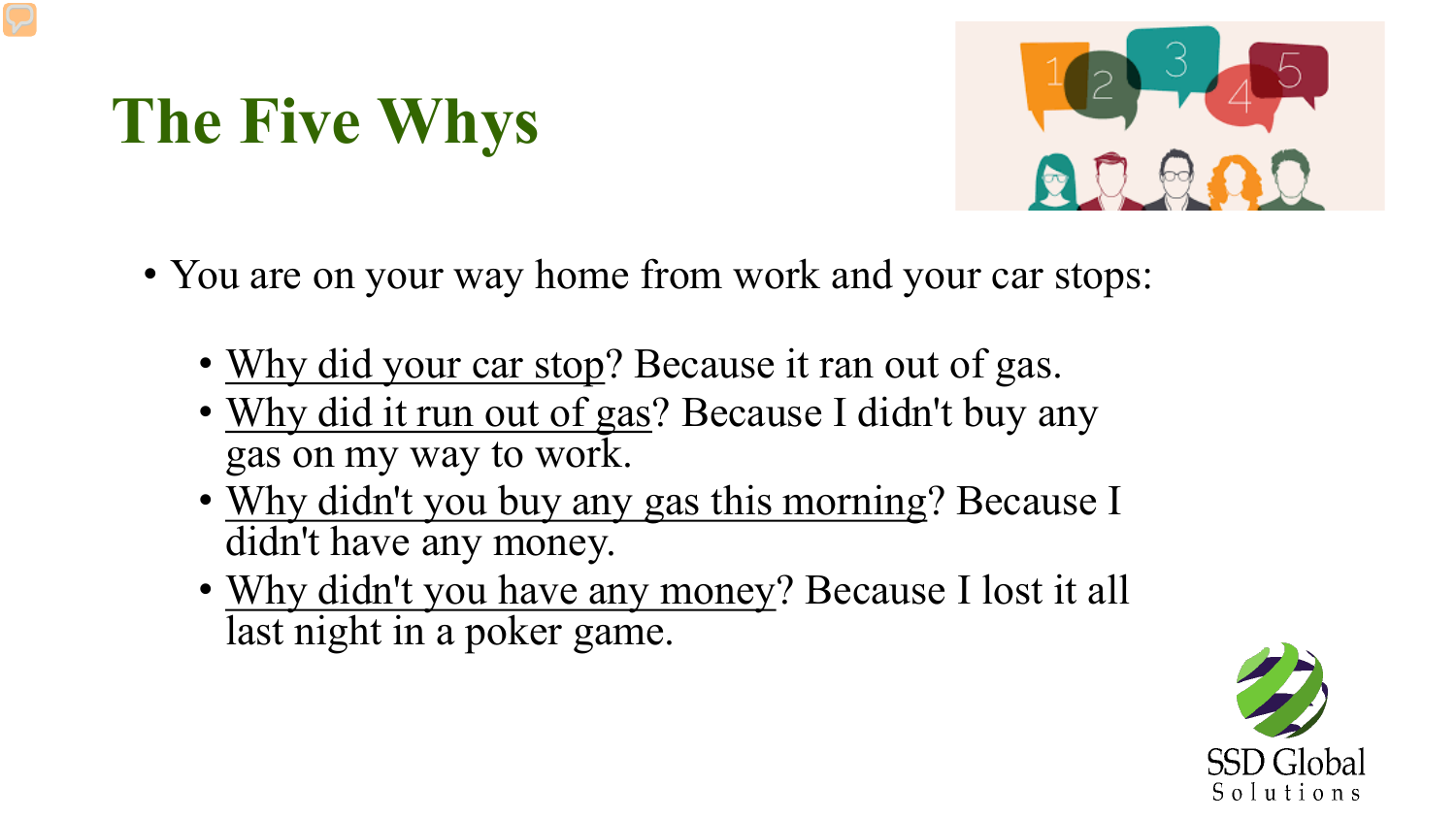## **Problem Statement**

- More Realistic: Customers are unhappy because they are being shipped products that don't meet their specifications
- Student Examples

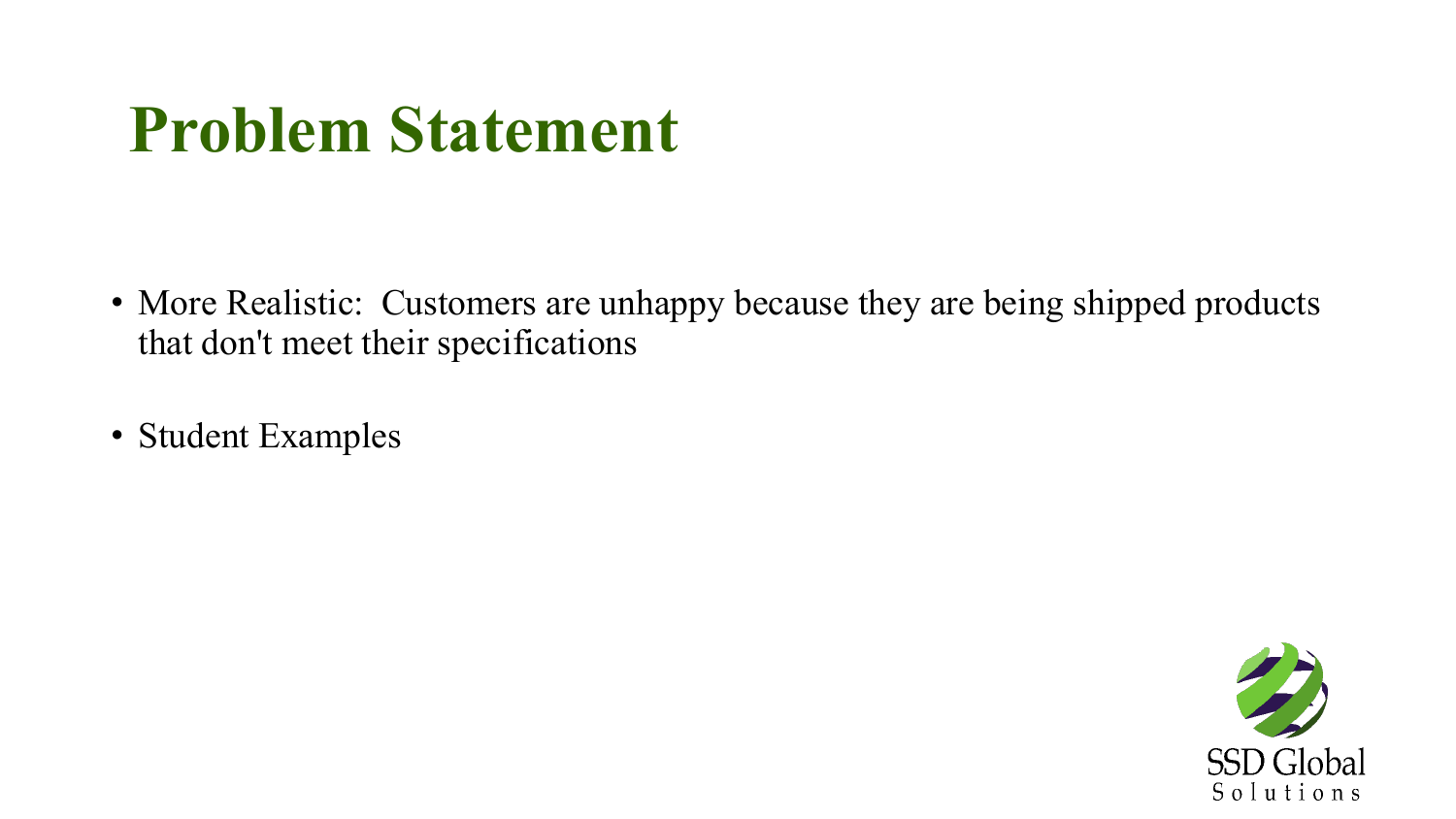## **Student Exercise – Root Cause Analysis the 5 Whys**

- I haven't started an exercise or diet program
- I am always late to work
- My closet is a mess
- I'm always losing my keys
- I am always working under a deadline

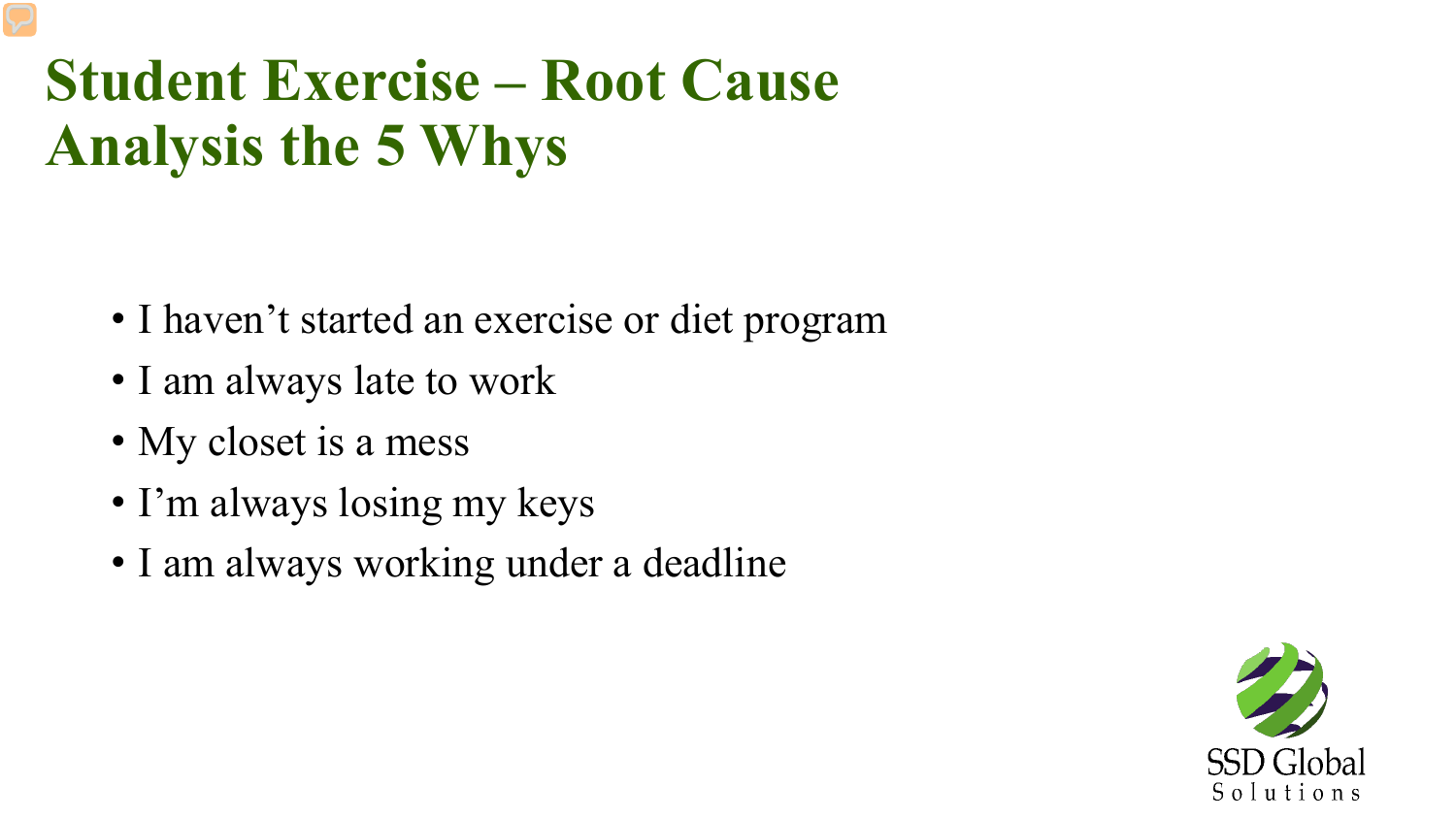

#### [https://www.youtube.com/watch?v=U3w\\_eIa7Eq0](https://www.youtube.com/watch?v=U3w_eIa7Eq0)

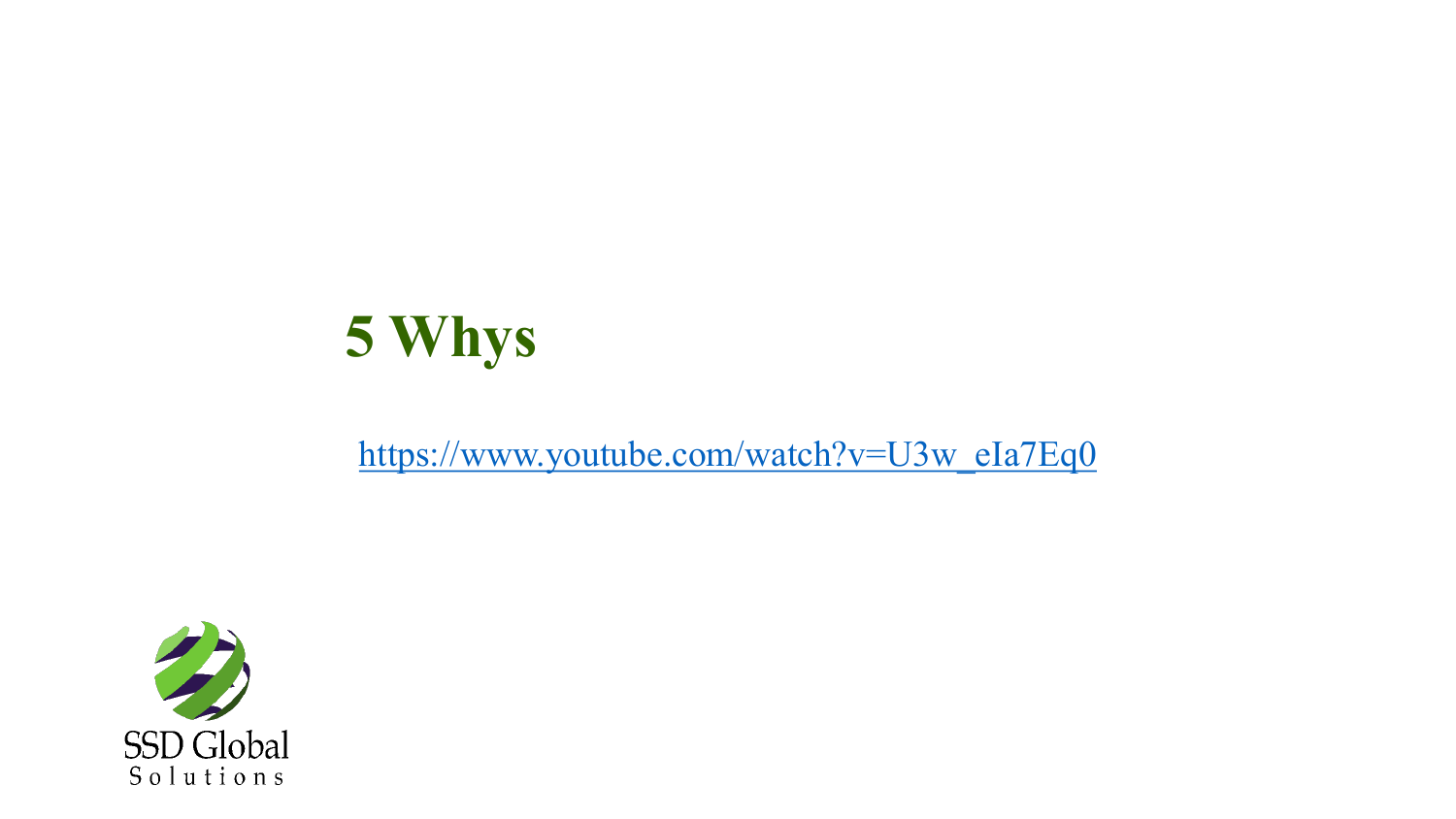Fih-bow-nah-chee – Each number is the sum of the two numbers before it

### **RELATIVE ESTIMATION**

**Relative estimation is a forecasting technique with a story point as a unit of measure** 

**Use Modified Fibonacci's numbers:** Scale is 1 2 3 5 8



### **Why story points?...and not time**

Estimation in relative points has proven to be quicker. Also estimation in hours is prone to further inaccuracies because it is based on ideal hours.

- Estimation in relative points has proven to be quicker
- It removes link between estimating effort and committing to timelines
- It helps to remove false accuracy

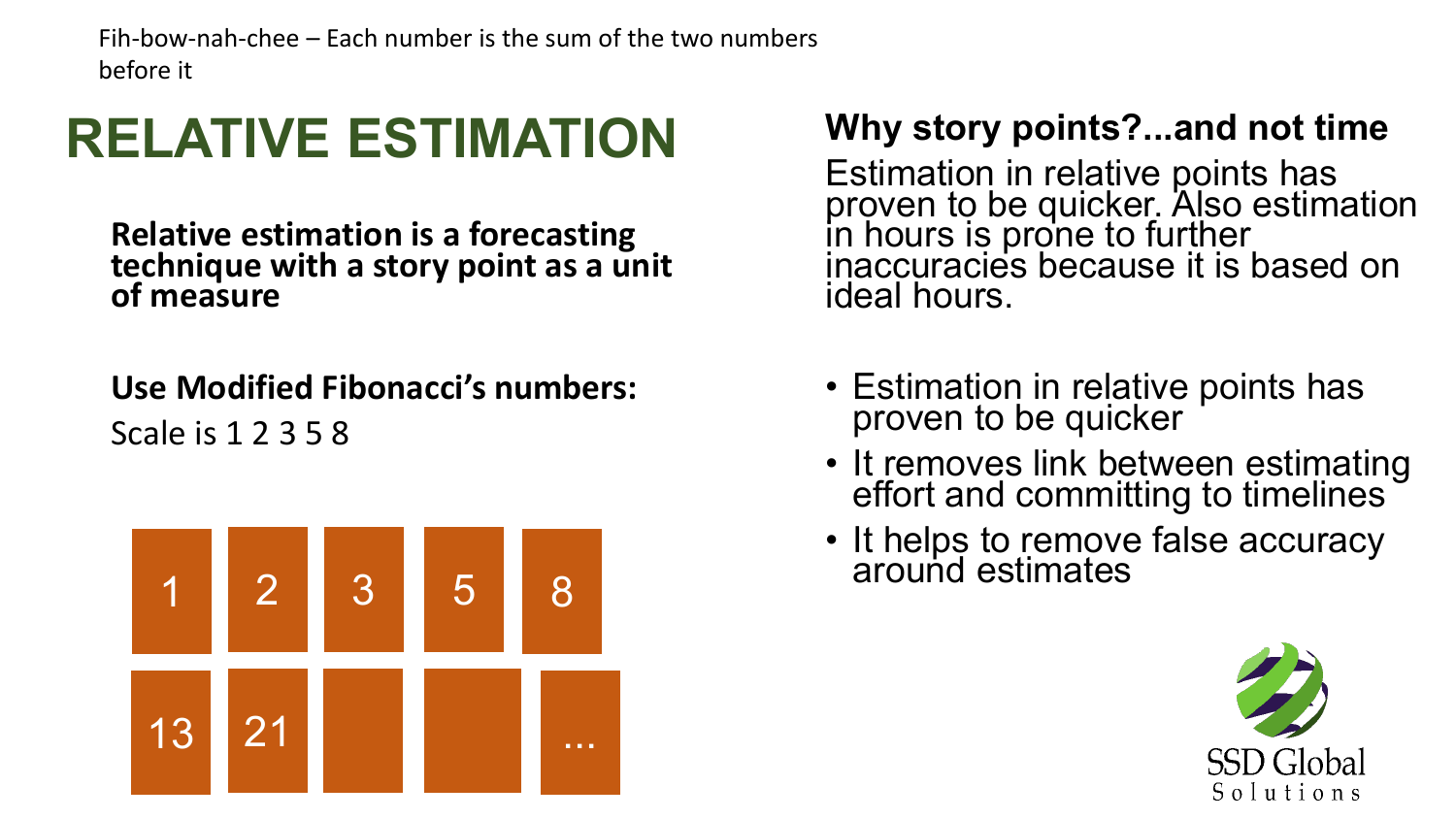**<https://www.youtube.com/watch?v=b7wuJ0TdmX8>**



### **A Word About**

### **Estimating – Mostly About Time Hours**

[https://www.youtube.com/watch?v=Hwu438QSb\\_g](https://www.youtube.com/watch?v=Hwu438QSb_g)

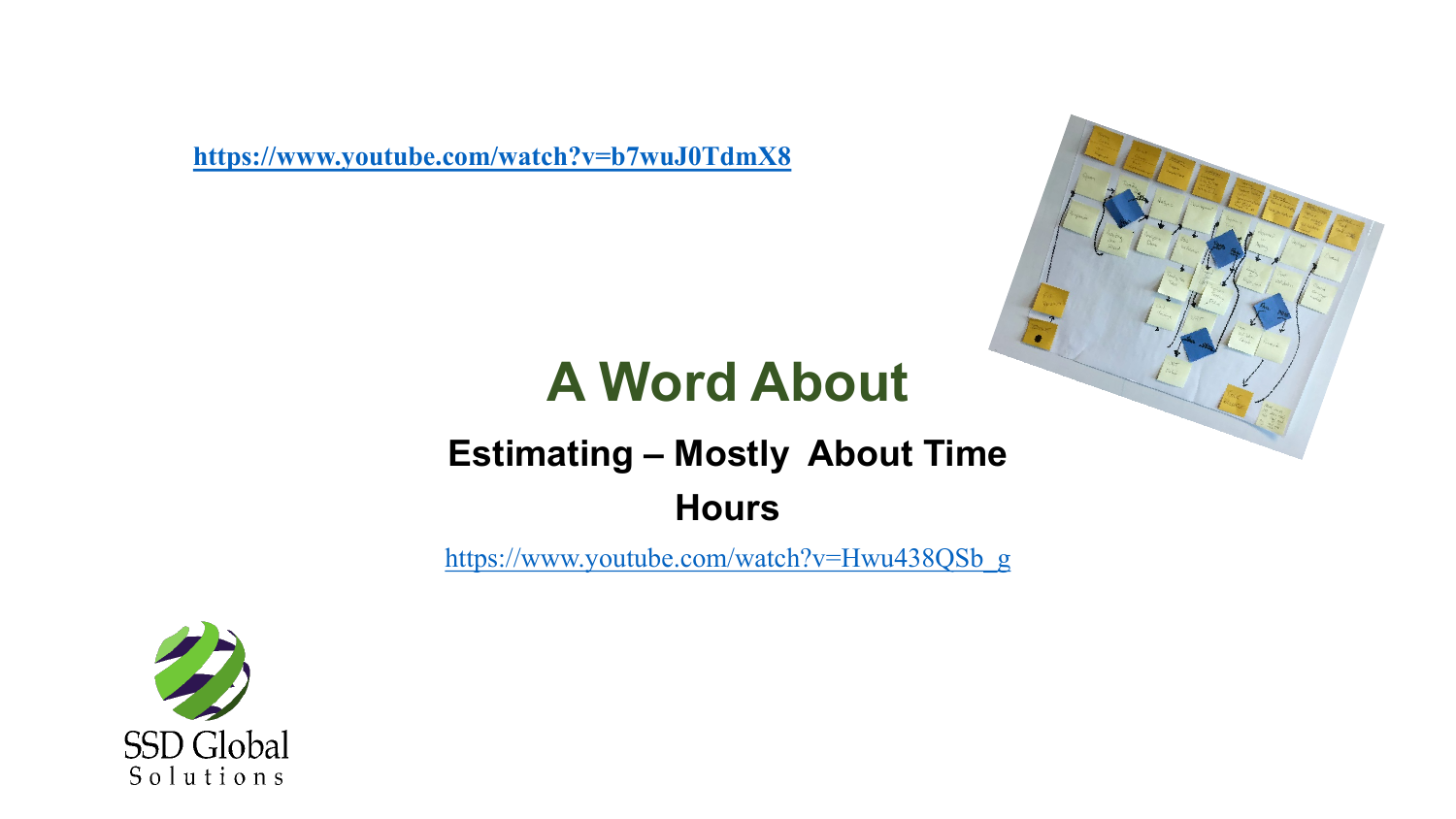### **RELATIVE ESTIMATION – PLANNING POKER**

Planning poker is a consensus-based technique for estimation. It helps avoiding the influence of the other participants.

#### Summary:

- Define a reference story, assign a value
- Everybody gets a set of "Planning poker cards"
- Discuss a story
- Pull up the cards at the same time
- Discuss

All the Other User Stories are Made Relative

The procedure:

- User story is selected
- Product owner (or scrum master) briefly explains the story and answers any related questions (2mins)
- Voting occurs (1st round)
- If the estimates show a large variation, a further 2 mins should be used to explain why the estimates should be higher or lower
- Voting occurs (2nd round)
- If the estimates still show a large variation, a further 2 mins should be used to re-explain/justify the estimates
- Voting occurs (3rd round)
- If, after the 3rd round of voting, no consensus can be reached regarding the size, the story is placed on hold

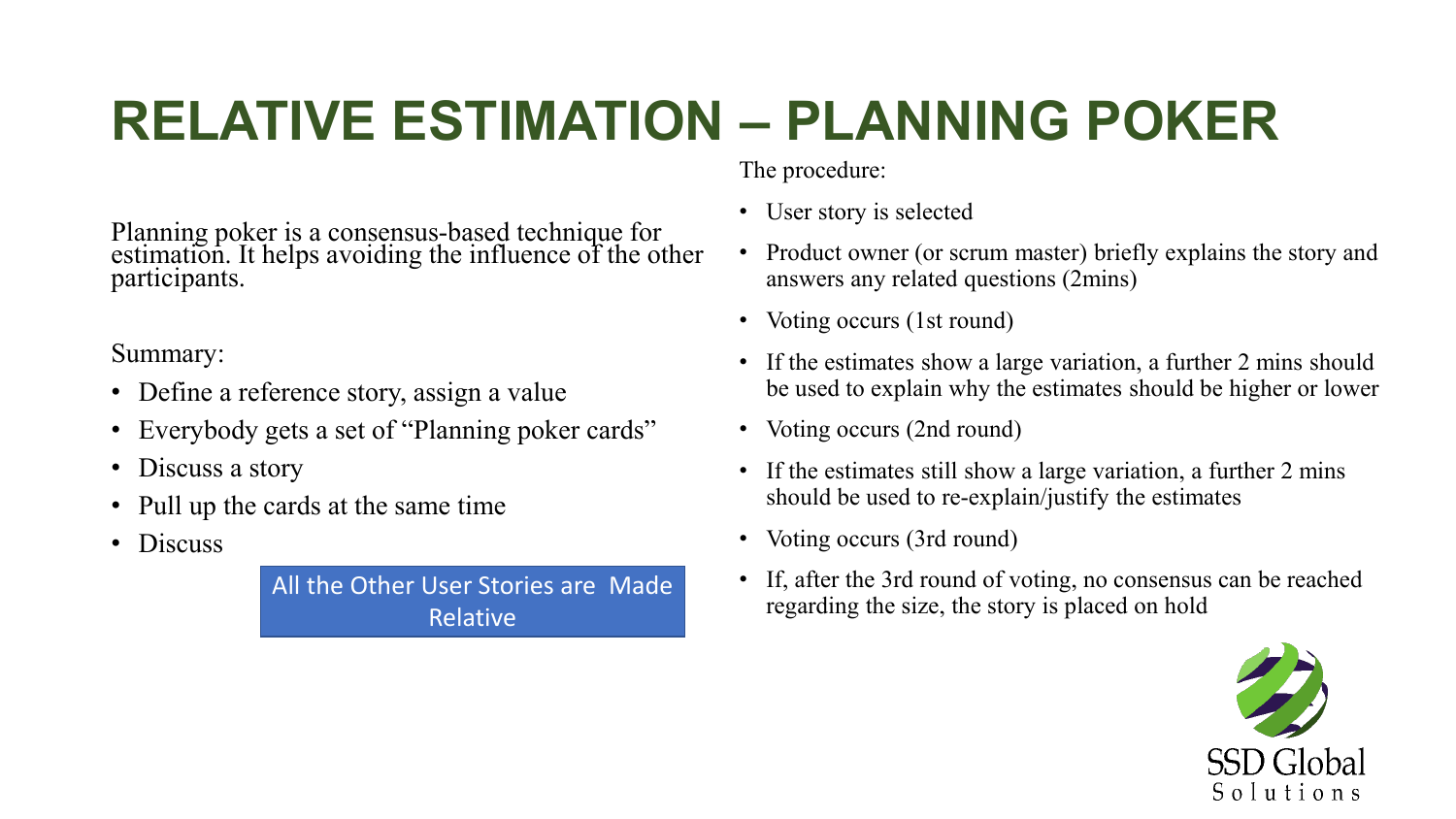### **The Student Portal**

Kayli Bartlett

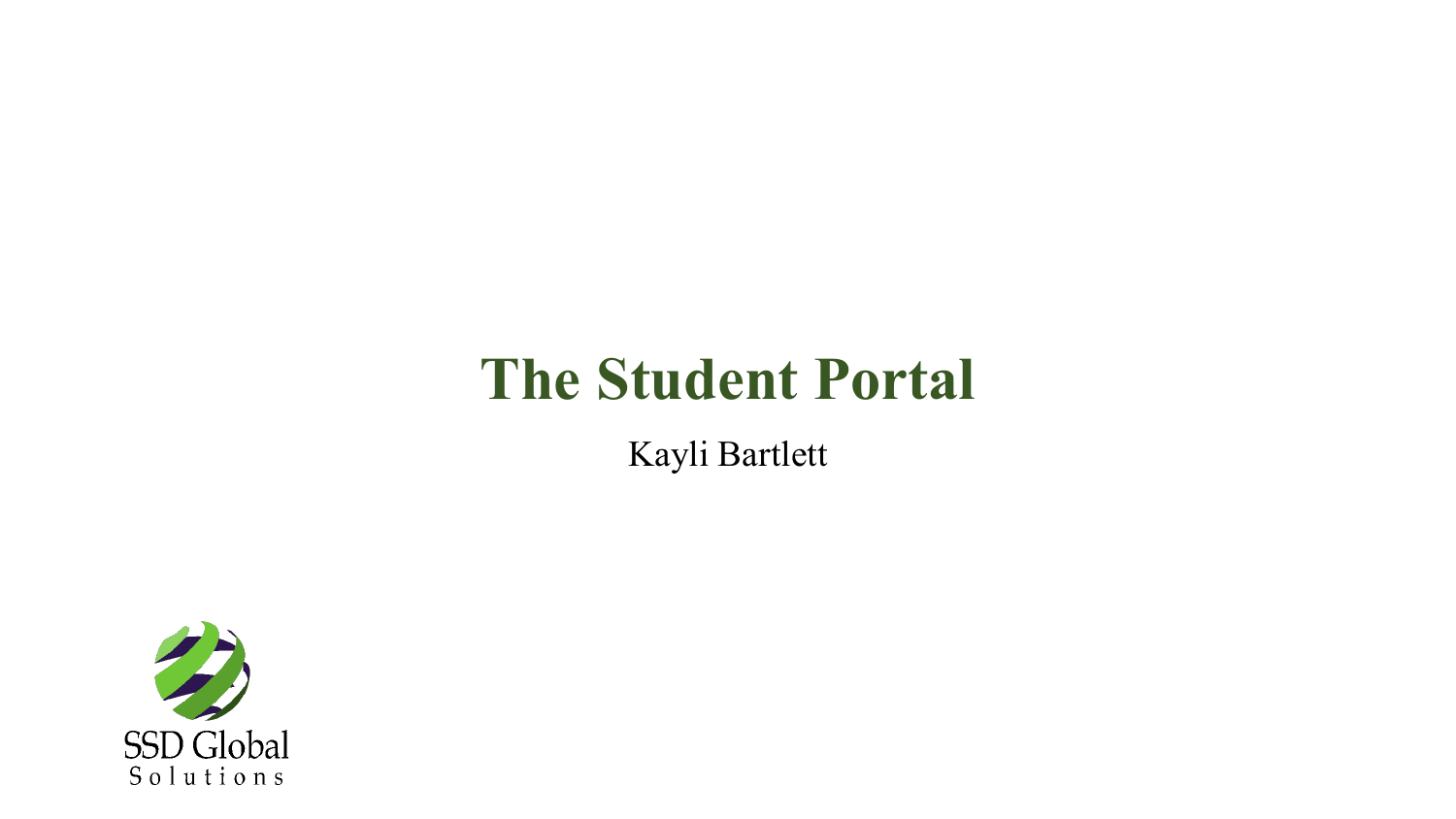

<https://www.youtube.com/watch?v=wLOk0UXo70g>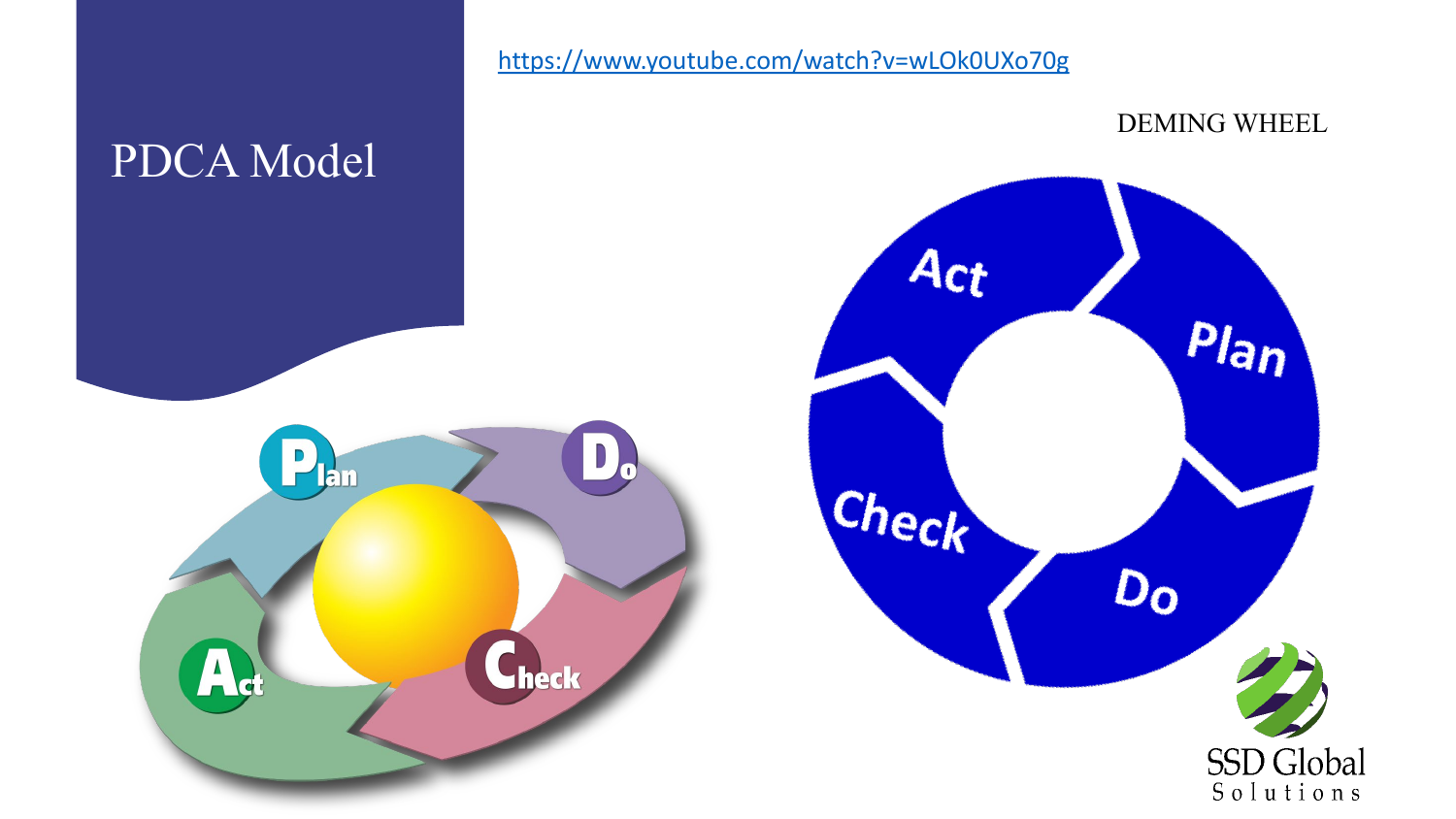

### **PDCA**

### ISO Training Institute

[https://www.youtube.com/watch?v=JdvJb\\_ElQHE](https://www.youtube.com/watch?v=JdvJb_ElQHE)

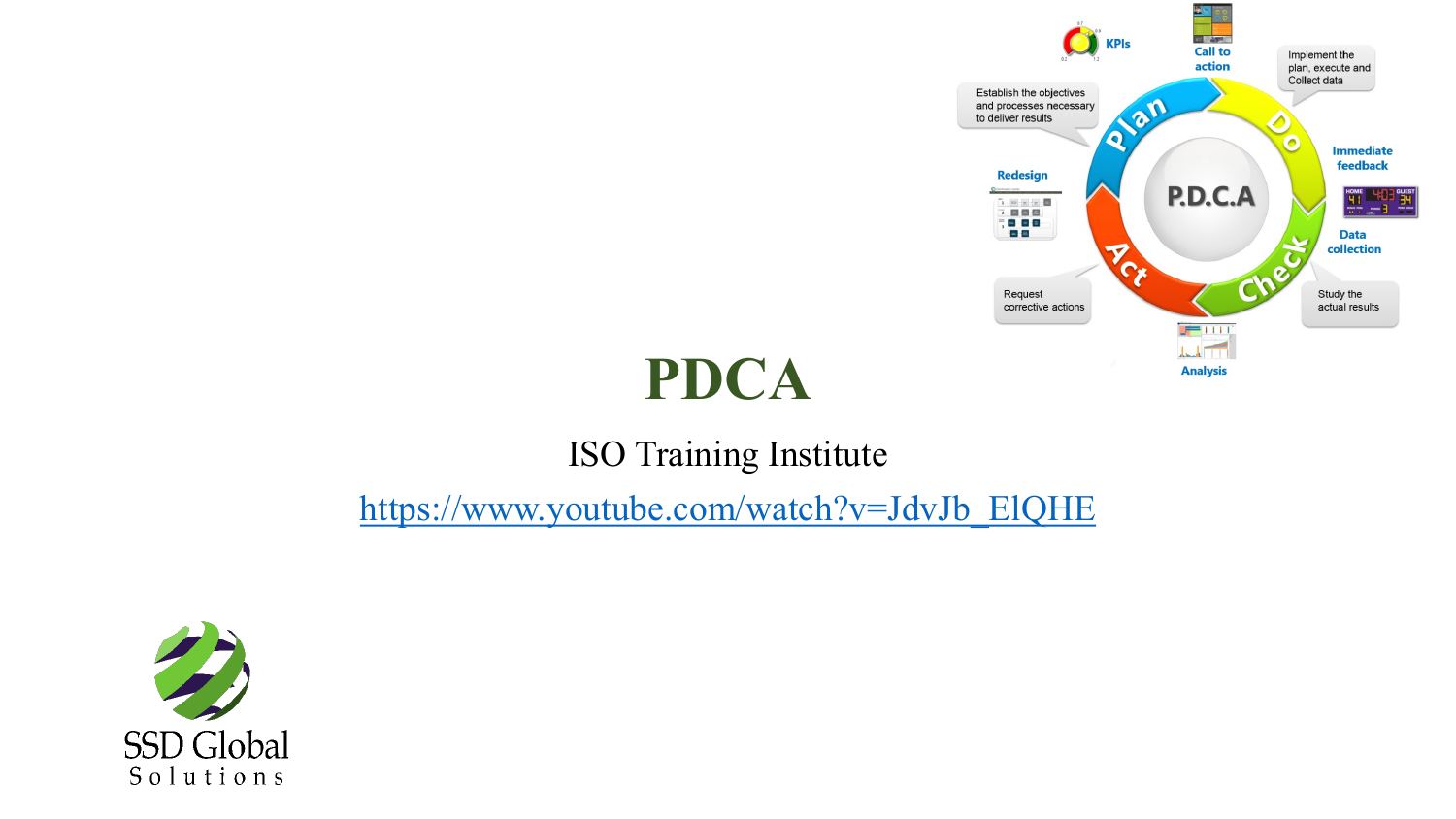### **Fast Review** LAPM

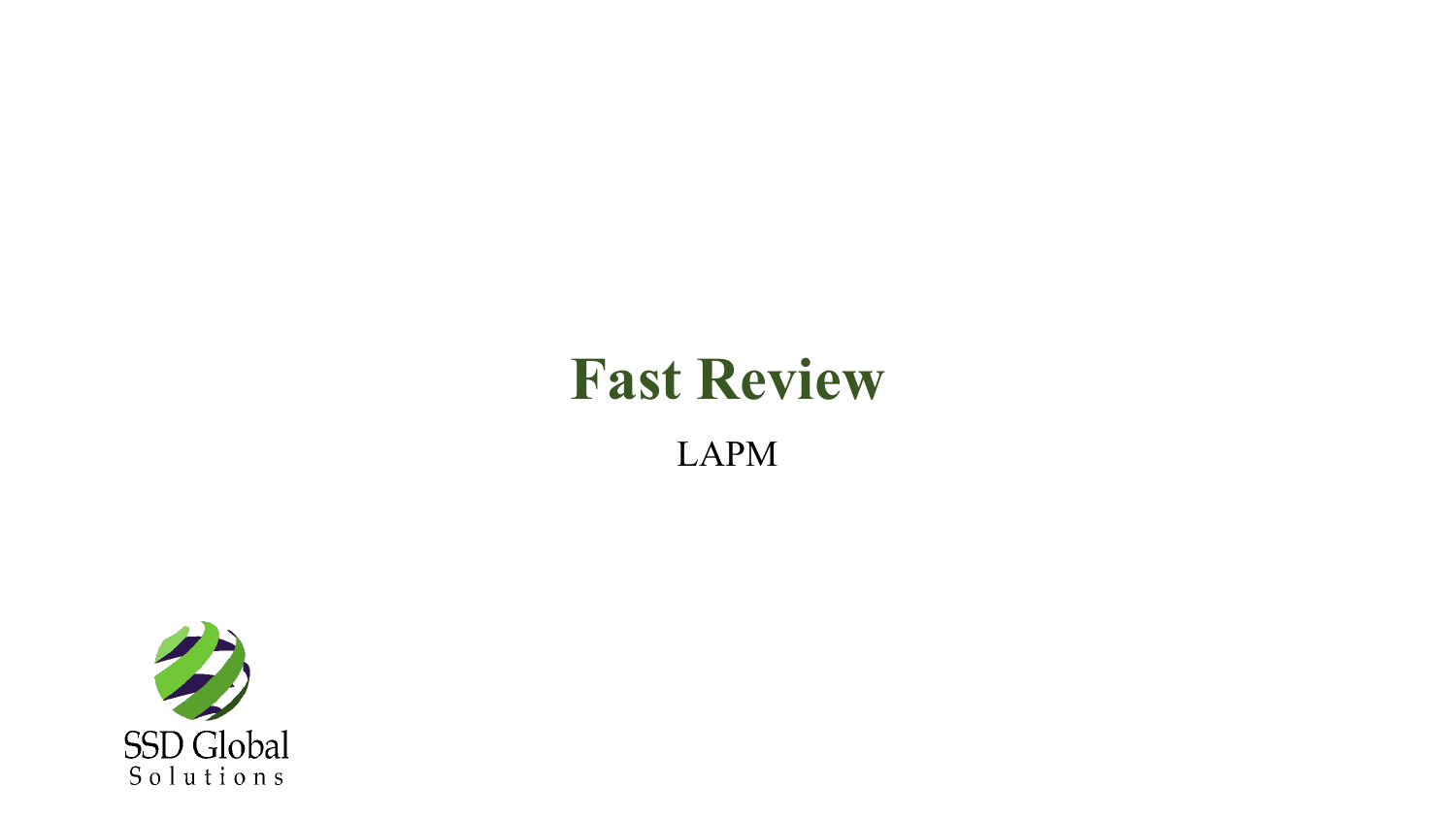### **SSD Project Life Cycle ®**

With Agile Sprint Influences

| Initiate                                                                                                                                                                                                                                                                                                        | Plan                                                                                                                                                                                                                                                                                                                                                          | <b>Execute</b>                                                                                                                                                                                                                                                                                                                                                                                                                                                                              | <b>Close</b>                                                                                                                                                                                                                                                                                                                     |
|-----------------------------------------------------------------------------------------------------------------------------------------------------------------------------------------------------------------------------------------------------------------------------------------------------------------|---------------------------------------------------------------------------------------------------------------------------------------------------------------------------------------------------------------------------------------------------------------------------------------------------------------------------------------------------------------|---------------------------------------------------------------------------------------------------------------------------------------------------------------------------------------------------------------------------------------------------------------------------------------------------------------------------------------------------------------------------------------------------------------------------------------------------------------------------------------------|----------------------------------------------------------------------------------------------------------------------------------------------------------------------------------------------------------------------------------------------------------------------------------------------------------------------------------|
| Imperatives:<br><b>Business Case</b><br>Project Charter or<br><b>Backlog</b><br><b>Time/Cost Estimates</b><br><b>SWOT Analysis or</b><br><b>Feasibility Study</b><br>Requirements, CTQs<br>or User Stories<br><b>Considerations:</b><br><b>Team Selection</b><br><b>SIPOC</b><br><b>Voice Tools</b><br>Research | Imperatives:<br><b>Work Breakdown</b><br><b>Structure or Sprint</b><br><b>Planning Session to</b><br>determine Sprint<br>Goals<br><b>Task Assignments</b><br>Determine Approach<br>$\bullet$<br><b>Time/Cost Baselines</b><br><b>Risk or Contingency</b><br>$\bullet$<br>Plans<br>Considerations:<br>Estimating<br>5 Whys Tool<br>Mission/Value<br>Discussion | Imperatives:<br><b>Resource Utilization</b><br>$\bullet$<br><b>Monitoring Strategy</b><br>$\bullet$<br><b>Quality Management</b><br>$\bullet$<br>Communication<br>$\bullet$<br><b>Issue Resolution</b><br>$\bullet$<br><b>Risk Management</b><br>$\bullet$<br><b>Strategy</b><br><b>Tracking Strategy</b><br>$\bullet$<br><b>Considerations:</b><br><b>Meeting Strategy</b><br>$\bullet$<br>Performance<br>$\bullet$<br>Monitoring<br><b>Request Changes</b><br>$\bullet$<br><b>Process</b> | Imperatives:<br><b>Document Results</b><br>$\bullet$<br>Communicate<br>$\bullet$<br>Results<br>Considerations:<br><b>Record Best</b><br>$\bullet$<br>Practices<br>Celebration and<br>$\bullet$<br>Awards<br><b>Forensic Discussion</b><br>$\bullet$<br>on Lessons Learned<br>Publish<br>$\bullet$<br>Demo Increment<br>$\bullet$ |